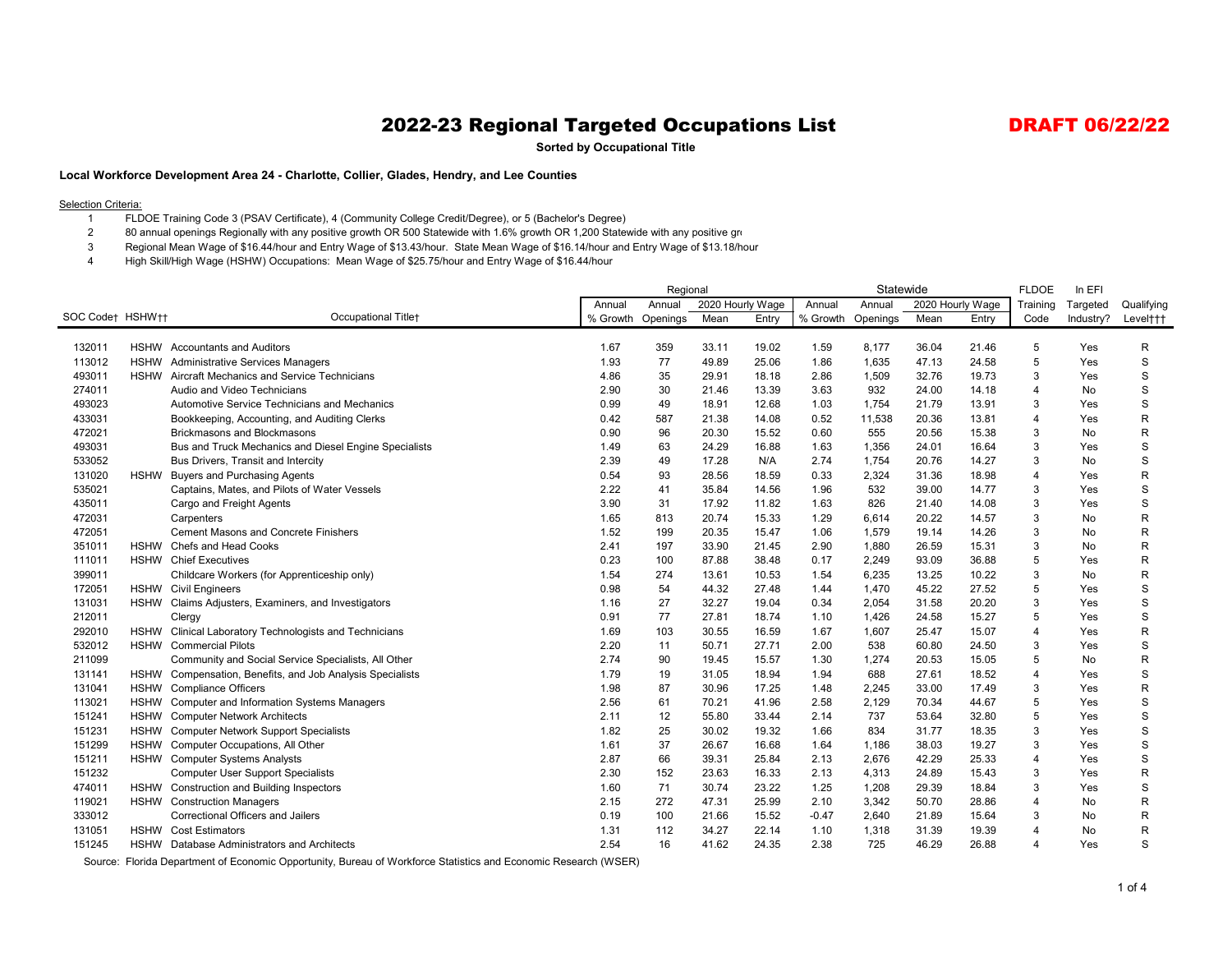**Sorted by Occupational Title**

#### **Local Workforce Development Area 24 - Charlotte, Collier, Glades, Hendry, and Lee Counties**

#### **Selection Criteria:**

- FLDOE Training Code 3 (PSAV Certificate), 4 (Community College Credit/Degree), or 5 (Bachelor's Degree)
- 80 annual openings Regionally with any positive growth OR 500 Statewide with 1.6% growth OR 1,200 Statewide with any positive growth
- Regional Mean Wage of \$16.44/hour and Entry Wage of \$13.43/hour. State Mean Wage of \$16.14/hour and Entry Wage of \$13.18/hour
- High Skill/High Wage (HSHW) Occupations: Mean Wage of \$25.75/hour and Entry Wage of \$16.44/hour

|                   |             |                                                                                                                         | Regional |          |       |                  |          | Statewide |       | <b>FLDOE</b>     | In EFI         |           |              |
|-------------------|-------------|-------------------------------------------------------------------------------------------------------------------------|----------|----------|-------|------------------|----------|-----------|-------|------------------|----------------|-----------|--------------|
|                   |             |                                                                                                                         | Annual   | Annual   |       | 2020 Hourly Wage | Annual   | Annual    |       | 2020 Hourly Wage | Training       | Targeted  | Qualifying   |
| SOC Code† HSHW††  |             | Occupational Titlet                                                                                                     | % Growth | Openings | Mean  | Entry            | % Growth | Openings  | Mean  | Entry            | Code           | Industry? | Level†††     |
|                   |             |                                                                                                                         |          |          |       |                  |          |           |       |                  |                |           |              |
| 319091            |             | <b>Dental Assistants</b>                                                                                                | 1.94     | 149      | 20.88 | 16.10            | 1.51     | 2,649     | 19.80 | 15.22            | 3              | Yes       | R            |
| 472081            |             | Drywall and Ceiling Tile Installers                                                                                     | 2.17     | 162      | 19.05 | 14.76            | 1.41     | 787       | 17.95 | 12.46            | 3              | No        | ${\sf R}$    |
| 173023            | <b>HSHW</b> | Electrical and Electronic Engineering Technologists and Technicians                                                     | N/A      | N/A      | 27.75 | 17.97            | 1.78     | 731       | 28.99 | 17.65            | $\overline{4}$ | Yes       | S            |
| 472111            |             | Electricians                                                                                                            | 1.57     | 311      | 21.57 | 15.64            | 1.91     | 5,609     | 22.06 | 15.51            | 3              | <b>No</b> | R            |
| 252021            |             | HSHW Elementary School Teachers, Except Special Education                                                               | 0.90     | 348      | 31.08 | 22.76            | 0.89     | 5,795     | 27.66 | 17.68            | 5              | <b>No</b> | R            |
| 132098            |             | HSHW Financial and Investment Analysts, Financial Risk Specialists, and Financial Specialists,                          | 1.77     | 74       | 38.75 | 18.28            | 1.86     | 2,229     | 36.70 | 20.72            | 3              | Yes       | S            |
| 113031            |             | <b>HSHW</b> Financial Managers                                                                                          | 2.77     | 143      | 53.28 | 29.81            | 2.77     | 3,444     | 65.55 | 33.81            | 5              | Yes       | R            |
| 332011            |             | HSHW Firefighters                                                                                                       | 1.86     | 127      | 29.21 | 19.85            | 1.13     | 1,618     | 25.35 | 15.95            | 3              | No        | ${\sf R}$    |
| 471011            |             | HSHW First-Line Supervisors of Construction Trades and Extraction Workers                                               | 1.76     | 592      | 31.06 | 19.63            | 1.60     | 5,670     | 30.37 | 19.97            | $\overline{4}$ | No        | R            |
| 351012            |             | First-Line Supervisors of Food Preparation and Serving Workers                                                          | 2.25     | 863      | 17.55 | 13.81            | 2.59     | 11,814    | 19.00 | 12.89            | $\mathbf{3}$   | <b>No</b> | ${\sf R}$    |
| 371011            |             | First-Line Supervisors of Housekeeping and Janitorial Workers                                                           | 2.55     | 102      | 21.29 | 14.46            | 2.69     | 2,358     | 19.38 | 12.93            | 3              | No        | ${\sf R}$    |
| 371012            |             | HSHW First-Line Supervisors of Landscaping, Lawn Service, and Groundskeeping Workers                                    | 2.69     | 226      | 26.23 | 18.71            | 2.37     | 1,754     | 23.97 | 15.45            | 3              | <b>No</b> | R            |
| 491011            |             | HSHW First-Line Supervisors of Mechanics, Installers, and Repairers                                                     | 1.52     | 214      | 29.83 | 19.23            | 1.62     | 3,138     | 30.83 | 19.59            | 3              | <b>No</b> | ${\sf R}$    |
| 411012            |             | HSHW First-Line Supervisors of Non-Retail Sales Workers                                                                 | 0.53     | 100      | 45.82 | 25.57            | 0.40     | 2,343     | 40.97 | 22.70            | $\overline{a}$ | No        | ${\sf R}$    |
| 431011            |             | HSHW First-Line Supervisors of Office and Administrative Support Workers                                                | 0.94     | 634      | 27.61 | 17.66            | 0.84     | 11,717    | 28.26 | 17.81            | $\overline{4}$ | Yes       | R            |
| 391098            |             | First-Line Supervisors of Personal Service and Entertainment and Recreation Workers,                                    |          |          |       |                  |          |           |       |                  |                |           |              |
|                   |             | <b>Except Gambling Services</b>                                                                                         | 2.71     | 145      | 27.07 | 14.52            | 2.62     | 1,992     | 22.64 | 14.38            | $\mathbf{3}$   | No.       | R            |
| 511011            | <b>HSHW</b> | First-Line Supervisors of Production and Operating Workers                                                              | 1.45     | 113      | 28.46 | 19.49            | 1.42     | 2,722     | 29.36 | 18.69            | 3              | Yes       | R            |
| 411011            |             | First-Line Supervisors of Retail Sales Workers                                                                          | 1.15     | 734      | 22.76 | 13.88            | 0.88     | 10,637    | 22.76 | 14.22            | 3              | <b>No</b> | R            |
| 531047            |             | First-Line Supervisors of Transportation and Material Moving Workers, Except Aircraft                                   |          |          |       |                  |          |           |       |                  |                |           |              |
|                   |             | HSHW Cargo Handling Supervisors                                                                                         | N/A      | N/A      | N/A   | N/A              | 1.75     | 2,868     | 27.03 | 16.93            | 3              | Yes       | S            |
| 119051            |             | HSHW Food Service Managers                                                                                              | 1.64     | 210      | 33.73 | 20.99            | 1.81     | 3,364     | 28.03 | 17.18            | $\overline{4}$ | No        | ${\sf R}$    |
| 111021            | <b>HSHW</b> | <b>General and Operations Managers</b>                                                                                  | 1.87     | 825      | 49.01 | 23.21            | 1.92     | 14,755    | 51.80 | 23.11            | $\overline{4}$ | Yes       | R            |
| 271024            |             | <b>Graphic Designers</b>                                                                                                | 1.60     | 86       | 23.45 | 14.40            | 1.43     | 1,759     | 24.81 | 15.68            | $\overline{4}$ | Yes       | ${\sf R}$    |
| 499021            |             | Heating, Air Conditioning, and Refrigeration Mechanics and Installers                                                   | 1.14     | 296      | 24.68 | 17.74            | 1.48     | 3,701     | 21.85 | 15.26            | $\mathbf{3}$   | No        | R            |
| 533032            |             | Heavy and Tractor-Trailer Truck Drivers                                                                                 | 1.85     | 485      | 20.55 | 14.75            | 1.34     | 12,116    | 20.74 | 13.91            | 3              | No        | $\mathsf R$  |
| 131071            |             | HSHW Human Resources Specialists                                                                                        | 1.68     | 152      | 28.27 | 18.72            | 1.74     | 4,239     | 29.54 | 18.50            | 5              | Yes       | $\mathsf{R}$ |
| 499041            |             | HSHW Industrial Machinery Mechanics                                                                                     | 1.77     | 81       | 26.18 | 19.10            | 2.37     | 1,585     | 24.71 | 16.39            | $\mathbf{3}$   | Yes       | ${\sf R}$    |
| 537051            |             | <b>Industrial Truck and Tractor Operators</b>                                                                           | 1.21     | 69       | 19.27 | 13.30            | 1.22     | 3,260     | 18.48 | 13.27            | 3              | Yes       | S            |
| 151212            |             | <b>HSHW</b> Information Security Analysts                                                                               | N/A      | N/A      | N/A   | N/A              | 4.93     | 883       | 45.77 | 27.75            | 3              | Yes       | S            |
| 413021            |             | <b>Insurance Sales Agents</b>                                                                                           | 2.77     | 274      | 29.37 | 14.37            | 1.49     | 5,427     | 29.60 | 15.06            | 3              | Yes       | $\mathsf R$  |
|                   |             |                                                                                                                         |          |          |       |                  |          |           |       |                  | $\overline{4}$ |           |              |
| 271025            |             | <b>HSHW</b> Interior Designers                                                                                          | 1.58     | 89       | 26.62 | 18.85            | 1.28     | 549       | 25.68 | 14.41            |                | Yes       | ${\sf R}$    |
| 292061            |             | Licensed Practical and Licensed Vocational Nurses                                                                       | 2.14     | 257      | 21.29 | 16.53            | 1.72     | 4,214     | 22.45 | 18.33            | 3              | Yes       | $\mathsf R$  |
| 132072            |             | HSHW Loan Officers                                                                                                      | $-0.10$  | 55       | 37.45 | 16.86            | 0.85     | 1,394     | 36.61 | 17.13            | $\overline{4}$ | Yes       | $\mathbf S$  |
| 119081            |             | HSHW Lodging Managers                                                                                                   | 0.26     | 46       | 28.46 | 21.22            | 1.97     | 543       | 31.72 | 17.69            | $\overline{4}$ | No        | S            |
| 131081<br>Source: |             | Logisticians<br>Florida Department of Economic Opportunity, Bureau of Workforce Statistics and Economic Research (WSER) | 2.78     | 19       | 19.74 | 16.75            | 1.79     | 871       | 30.53 | 20.00            | $\overline{5}$ | Yes       | S            |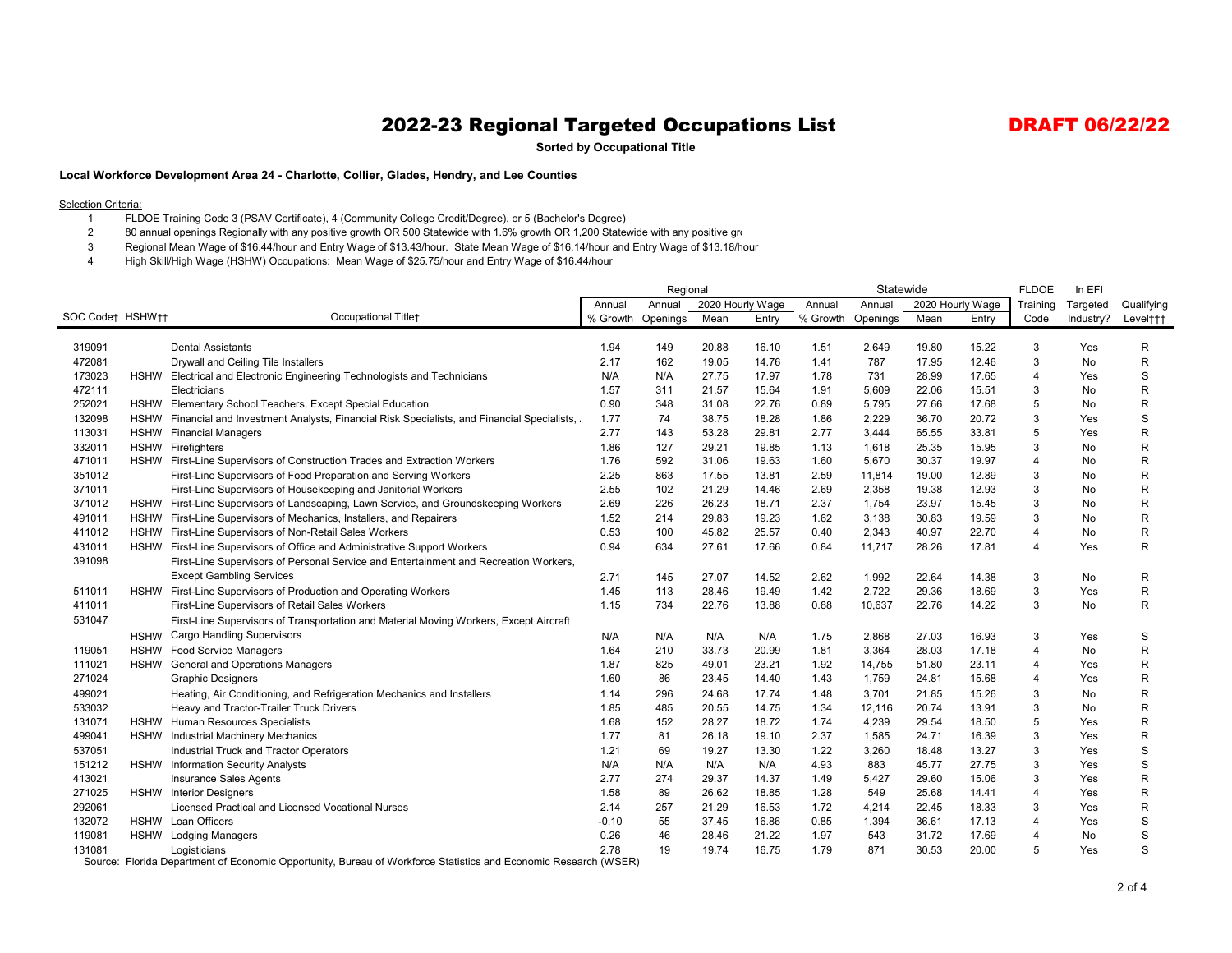**Sorted by Occupational Title**

#### **Local Workforce Development Area 24 - Charlotte, Collier, Glades, Hendry, and Lee Counties**

#### **Selection Criteria:**

- FLDOE Training Code 3 (PSAV Certificate), 4 (Community College Credit/Degree), or 5 (Bachelor's Degree)
- 80 annual openings Regionally with any positive growth OR 500 Statewide with 1.6% growth OR 1,200 Statewide with any positive growth
- Regional Mean Wage of \$16.44/hour and Entry Wage of \$13.43/hour. State Mean Wage of \$16.14/hour and Entry Wage of \$13.18/hour
- High Skill/High Wage (HSHW) Occupations: Mean Wage of \$25.75/hour and Entry Wage of \$16.44/hour

|                  |                                                                                       | Regional |          |                  |       |          | Statewide |                  | <b>FLDOE</b> | In EFI         |           |              |
|------------------|---------------------------------------------------------------------------------------|----------|----------|------------------|-------|----------|-----------|------------------|--------------|----------------|-----------|--------------|
|                  |                                                                                       | Annual   | Annual   | 2020 Hourly Wage |       | Annual   | Annual    | 2020 Hourly Wage |              | Training       | Targeted  | Qualifying   |
| SOC Code† HSHW†† | Occupational Titlet                                                                   | % Growth | Openings | Mean             | Entry | % Growth | Openings  | Mean             | Entry        | Code           | Industry? | Levelttt     |
| 514041           | Machinists                                                                            | 0.35     | 63       | 22.76            | 15.63 | 1.71     | 1,100     | 20.93            | 14.51        | 3              | Yes       | S            |
| 499071           | Maintenance and Repair Workers, General                                               | 1.90     | 734      | 18.50            | 13.55 |          | 11,468    | 17.33            | 14.58        | 3              | Yes       | ${\sf R}$    |
|                  |                                                                                       |          |          |                  |       | 1.81     |           |                  |              |                |           |              |
| 131111           | HSHW Management Analysts                                                              | 2.78     | 297      | 38.70            | 21.24 | 2.47     | 7,009     | 40.46            | 20.29        | 5              | Yes       | $\mathsf R$  |
| 131161           | Market Research Analysts and Marketing Specialists                                    | 3.88     | 309      | 26.04            | 14.90 | 3.46     | 5,811     | 29.84            | 15.98        | 5              | Yes       | $\mathsf R$  |
| 112021           | HSHW Marketing Managers                                                               | 2.63     | 56       | 60.03            | 31.00 | 2.23     | 1,342     | 72.48            | 36.91        | 5              | Yes       | S            |
| 119111           | HSHW Medical and Health Services Managers                                             | 4.20     | 138      | 55.96            | 32.54 | N/A      | N/A       | 51.85            | 29.75        | 5              | Yes       | $\mathsf R$  |
| 319092           | <b>Medical Assistants</b>                                                             | 2.99     | 543      | 17.55            | 13.99 | 3.14     | 8,736     | 16.74            | 13.51        | 3              | Yes       | $\mathsf R$  |
| 292098           | Medical Dosimetrists, Medical Records Specialists, and Health Technologists and Techn | 2.08     | 116      | 20.02            | 14.20 | 1.70     | 2,227     | 21.04            | 14.20        | 3              | Yes       | R            |
| 436013           | Medical Secretaries and Administrative Assistants                                     | 2.09     | 207      | 16.85            | 13.78 | 1.89     | 4,368     | 16.33            | 13.53        | 3              | Yes       | R.           |
| 131121           | Meeting, Convention, and Event Planners                                               | 2.44     | 56       | 24.33            | 13.20 | 2.56     | 1,018     | 24.20            | 14.10        | 4              | No        | $\mathbf S$  |
| 252022           | HSHW Middle School Teachers, Except Special and Career/Technical Education            | 0.90     | 166      | 31.72            | 24.30 | 0.89     | 2,512     | 28.76            | 20.07        | 5              | <b>No</b> | $\mathsf{R}$ |
| 151244           | HSHW Network and Computer Systems Administrators                                      | 1.51     | 39       | 35.40            | 24.41 | 1.76     | 1,513     | 39.71            | 25.41        | $\overline{4}$ | Yes       | S            |
| 472073           | Operating Engineers and Other Construction Equipment Operators                        | 1.37     | 168      | 21.13            | 15.21 | 1.32     | 2,593     | 20.44            | 14.77        | 3              | <b>No</b> | R            |
| 472141           | Painters, Construction and Maintenance                                                | 2.02     | 471      | 17.37            | 13.66 | 1.40     | 3,131     | 18.12            | 13.79        | 3              | No        | $\mathsf{R}$ |
| 232011           | Paralegals and Legal Assistants                                                       | 1.89     | 163      | 24.45            | 17.70 | 1.95     | 3,937     | 25.10            | 16.95        | 3              | Yes       | $\mathsf{R}$ |
| 132052           | <b>HSHW</b> Personal Financial Advisors                                               | 1.40     | 89       | 44.77            | 19.07 | 1.88     | 1,837     | 49.46            | 17.41        | 5              | <b>No</b> | R            |
| 119198           | Personal Service Managers, All Other; Entertainment and Recreation Managers, Except   |          |          |                  |       |          |           |                  |              |                |           |              |
|                  | HSHW Gambling; and Managers, All Other                                                | 1.19     | 205      | 43.00            | 24.71 | 1.06     | 4,905     | 49.14            | 26.79        | 5              | No        | R            |
| 372021           | <b>Pest Control Workers</b>                                                           | N/A      | N/A      | N/A              | N/A   | 1.90     | 1,535     | 18.85            | 13.32        | 3              | No.       | S            |
| 292052           | <b>Pharmacy Technicians</b>                                                           | 1.81     | 186      | 17.57            | 14.06 | 1.46     | 2,735     | 17.33            | 13.75        | 3              | Yes       | $\mathsf{R}$ |
| 319097           | Phlebotomists                                                                         | 2.35     | 37       | 16.02            | 13.33 | 2.86     | 1,116     | 16.68            | 13.36        | 3              | Yes       | S            |
| 312021           | HSHW Physical Therapist Assistants                                                    | 3.88     | 99       | 29.92            | 21.87 | 3.82     | 1,121     | 30.28            | 21.23        | $\overline{4}$ | Yes       | $\mathsf{R}$ |
| 291071           | HSHW Physician Assistants                                                             | 4.68     | 50       | 49.79            | 28.97 | 4.71     | 780       | 52.96            | 37.40        | 5              | Yes       | S            |
| 472152           | Plumbers, Pipefitters, and Steamfitters                                               | 1.13     | 222      | 21.23            | 16.32 | 1.49     | 3,412     | 21.92            | 15.59        | 3              | No        | $\mathsf{R}$ |
| 333051           | HSHW Police and Sheriff's Patrol Officers                                             | 1.82     | 176      | 27.51            | 20.97 | 1.10     | 3,295     | 30.13            | 20.83        | 3              | No        | R            |
| 251199           | Postsecondary Teachers, All Other                                                     | 2.15     | 112      | 22.43            | 12.12 | 1.12     | 1,956     | 26.86            | 13.69        | $\overline{4}$ | No        | S            |
| 131198           | HSHW Project Management Specialists and Business Operations Specialists, All Other    | 2.13     | 397      | 35.28            | 16.52 | 1.88     | 10,076    | 35.31            | 18.03        | 4              | Yes       | R            |
| 119141           | HSHW Property, Real Estate, and Community Association Managers                        | 1.65     | 254      | 30.82            | 18.40 | 1.34     | 3,134     | 29.99            | 17.14        | 4              | No        | $\mathsf{R}$ |
| 292034           | HSHW Radiologic Technologists and Technicians                                         | 1.95     | 62       | 29.09            | 22.35 | 1.71     | 1,023     | 27.69            | 19.63        | 3              | Yes       | S            |
| 419021           | <b>Real Estate Brokers</b>                                                            | 2.03     | 51       | 18.77            | 11.42 | 1.65     | 754       | 32.12            | 14.88        | 3              | No        | S            |
| 291141           | HSHW Registered Nurses                                                                | 1.87     | 726      | 33.71            | 26.13 | 1.54     | 12,883    | 33.42            | 25.51        | $\overline{4}$ | Yes       | $\mathsf R$  |
| 291126           | HSHW Respiratory Therapists                                                           | 3.22     | 61       | 29.06            | 26.35 | 2.92     | 685       | 28.91            | 24.43        | $\overline{4}$ | Yes       | S            |
| 472181           | Roofers                                                                               | 2.06     | 404      | 20.42            | 15.35 | 1.59     | 3,032     | 19.63            | 14.17        | 3              | Yes       | R            |
| 112022           | HSHW Sales Managers                                                                   | 1.88     | 103      | 59.82            | 25.27 | 1.92     | 2,636     | 64.65            | 30.50        | 5              | Yes       | R            |
| 414012           | Sales Representatives, Wholesale and Manufacturing, Except Technical and Scientific   |          |          |                  |       |          |           |                  |              |                |           |              |
|                  | Products                                                                              | 1.39     | 441      | 40.30            | 16.04 | 1.19     | 9,272     | 31.64            | 14.78        | 3              | Yes       | R.           |
|                  |                                                                                       |          |          |                  |       |          |           |                  |              |                |           |              |

Source: Florida Department of Economic Opportunity, Bureau of Workforce Statistics and Economic Research (WSER)